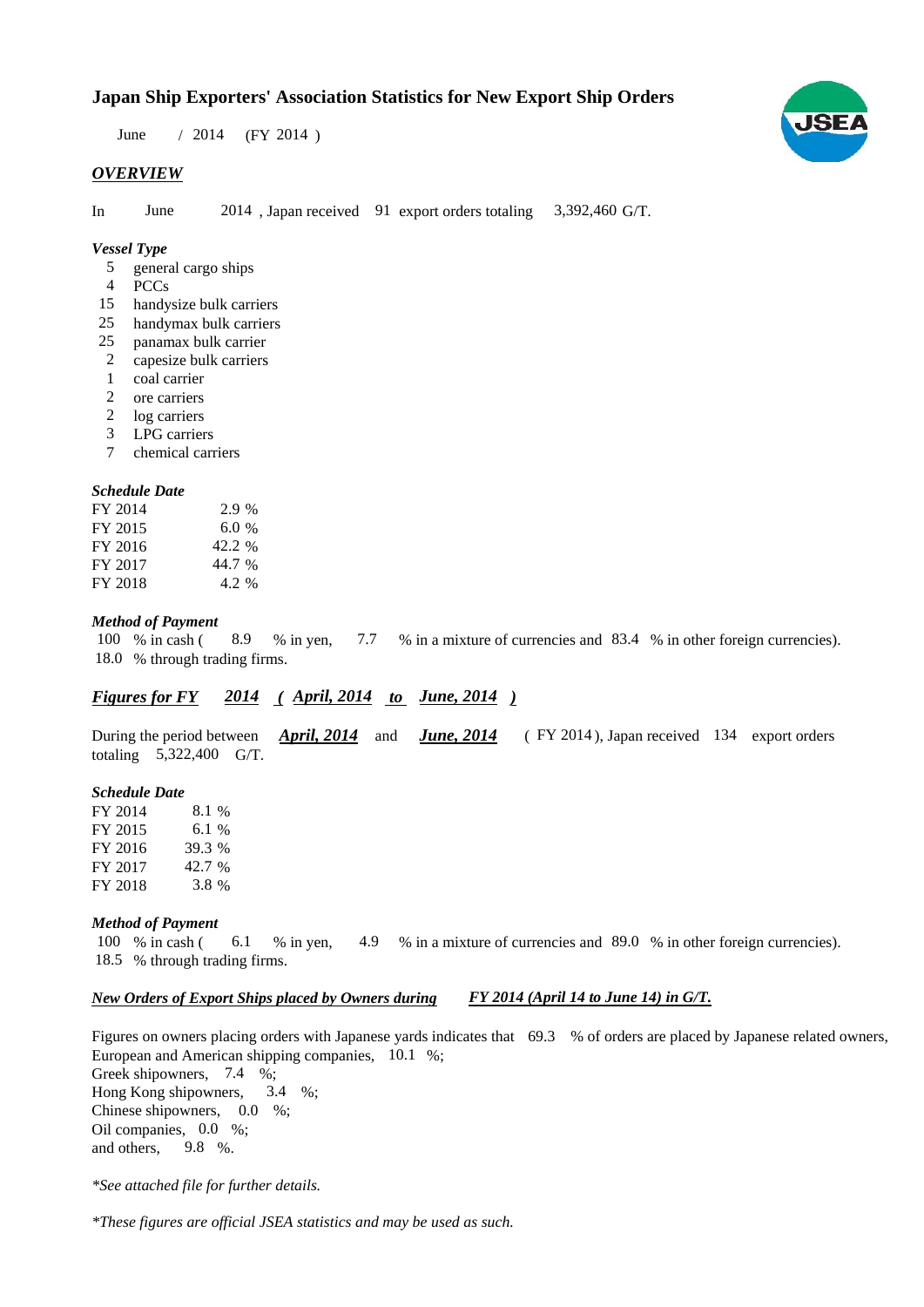# New Export Orders Placed in June 2014 (FY 2014) Based on Fiscal Year

| June 2014<br>Jan 14 to Jun 14<br>Apr 14 to June 14       |     | May 2014 |                | April 2014 |     | March 2014 |     | Apr 13 to Feb 14 |     | Apr 13 to Mar 14 |                 | Description                    |
|----------------------------------------------------------|-----|----------|----------------|------------|-----|------------|-----|------------------|-----|------------------|-----------------|--------------------------------|
| G/T<br>G/T<br>No.<br>No.<br>G/T                          | No. | G/T      | N <sub>0</sub> | G/T        | No. | G/T        | No. | G/T              | No. | G/T              | No.             |                                |
| 354,960<br>1,002,460<br>1,888,060<br>141                 |     |          |                | 647,500    |     | 156,000    |     | .414,570         | 28  | 1,570,570        | 30 <sup>1</sup> | <b>General Cargos</b>          |
| 72<br>103<br>3,941,140<br>7,877,491<br>2,832,600<br>199  |     | 405,840  | 13             | 702,700    | 18  | 1,518,221  | 35  | 1.658.618        | 313 | 13,176,839       | 348             | <b>Bulk Carriers</b>           |
| 204,900<br>378,800<br>846,500<br>10 <sup> </sup>         |     | 48,300   |                | 125,600    |     | 209,800    | Q.  | ,476,000         | 27  | 1,685,800        | 36              | Tankers                        |
|                                                          |     |          |                |            |     |            |     |                  |     |                  |                 | <b>Combined Carriers</b>       |
| 1.270                                                    |     |          |                |            |     | .270       |     | 56,900           |     | 58.170           |                 | Others                         |
| 91<br>3,392,460<br>134<br>5,322,400<br>254<br>10,613,321 |     | 454,140  | 14             | 1,475,800  | 29  | .885,291   | 47  | 14.606.088       | 371 | 16,491,379       | 418             | Total                          |
| ** $150.8$<br>241.5<br>147.0                             |     | 47.6     |                | 116.9      |     | 69.3       |     | 219.5            |     | $*175.9$         |                 |                                |
| 2,635,529<br>1,688,719<br>5,161,269                      |     | 233,517  |                | 713,293    |     | 930,270    |     | 7,054,620        |     | 7,984,890        |                 |                                |
|                                                          |     |          |                |            |     |            |     |                  |     |                  |                 | FY 2014 / FY2013 (%)<br>In CGT |

*Figures for shipbuilding orders of 500 G/T and over for export as steel vessels placed with JSEA members are covered.*

\*FY 2013/FY2012

\*\*Calendar Year 2014

JSEA (July 2014)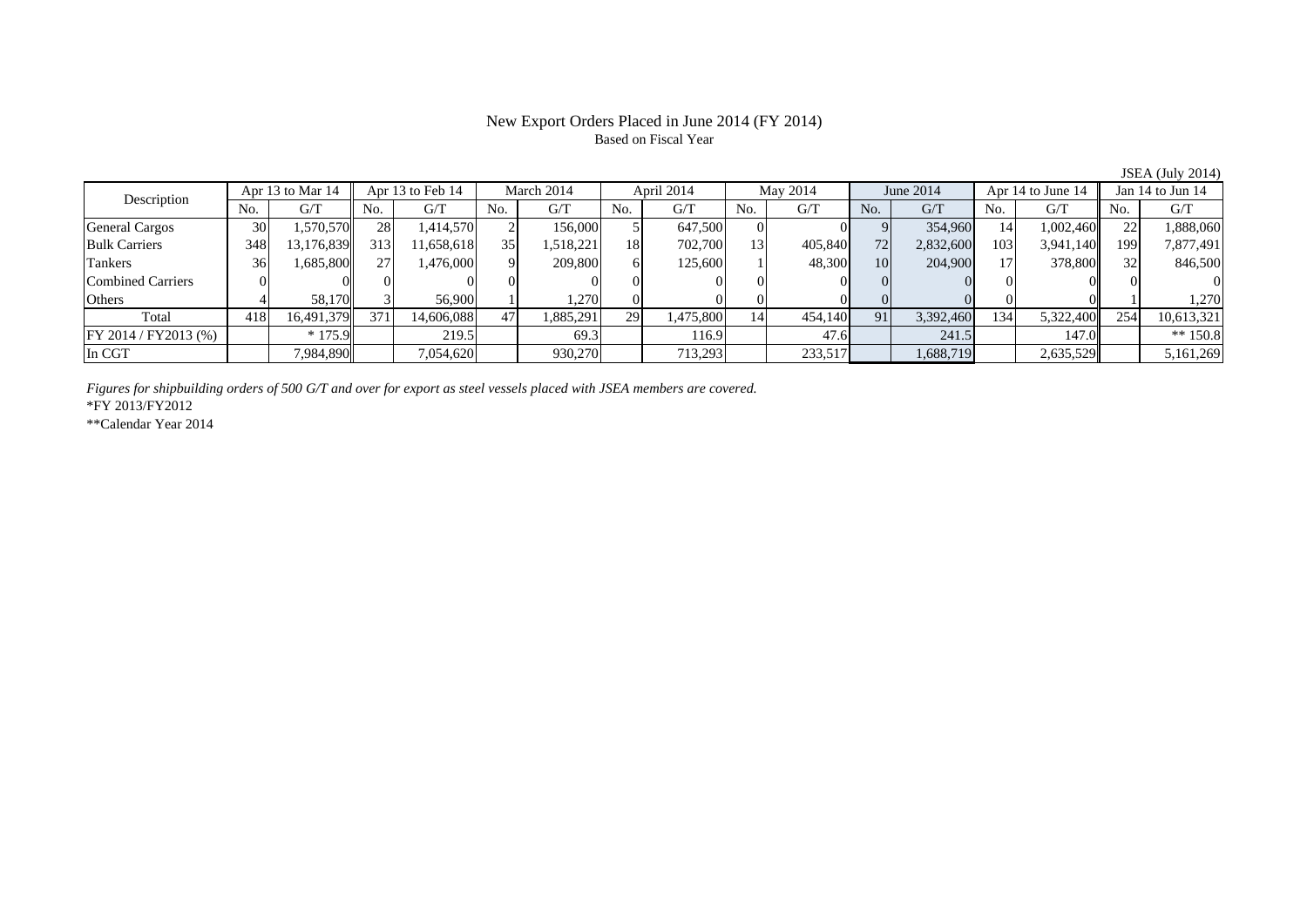### Export Ships Delivered in June 2014 (FY 2014) Based on Fiscal Year

No. G/T No. G/T No. G/T No. G/T No. G/T No. G/T No. G/T No. G/T $G/T$ General Cargos ( 19 741,628 17 583,112 2 158,516 0 0 2 129,456 1 6,460 3 135,916 9 377,810 Bulk Carriers 244 10,598,375 216 9,429,775 28 1,168,600 21 831,782 17 627,966 22 882,710 60 2,342,458 136 5,616,478 Tankers 9 618,356 9 618,356 0 0 1 16,458 1 44,009 2 104,381 4 164,848 6 349,346 Combined Carriers 0 0 0 0 0 0 0 0 0 0 0 0 0 0 0 0Others 2 41,274 2 41,274 0 0 0 0 0 0 0 0 0 0 1 20,637 Total 274 11,999,633 244 10,672,517 30 1,327,116 22 848,240 20 801,431 25 993,551 67 2,643,222 152 6,364,271 FY 2014 / FY2013 (%) \* 80.7 \* 80.7 79.4 79.4 92.5 98.8 98.8 93.5 78.0 78.0 88.4 \*\* 85.7 In CGT | | 5,297,726|| | 4,699,295| | 598,431| | 395,162| | 384,562| | 455,589| | 1,235,313|| | 2,889,252 Description Apr 13 to Mar 14 Apr 13 to Feb 14 March 2014 April 2014 May 2014 June 2014 Apr 14 to Jun 14 Jan 14 to Jun 14

*Deliveries of new shipbuilding orders of 500 G/T and over for export as steel vessels placed with JSEA members are covered.*

\*FY 2013/FY2012

\*\*Calendar Year 2014

JSEA (July 2014)